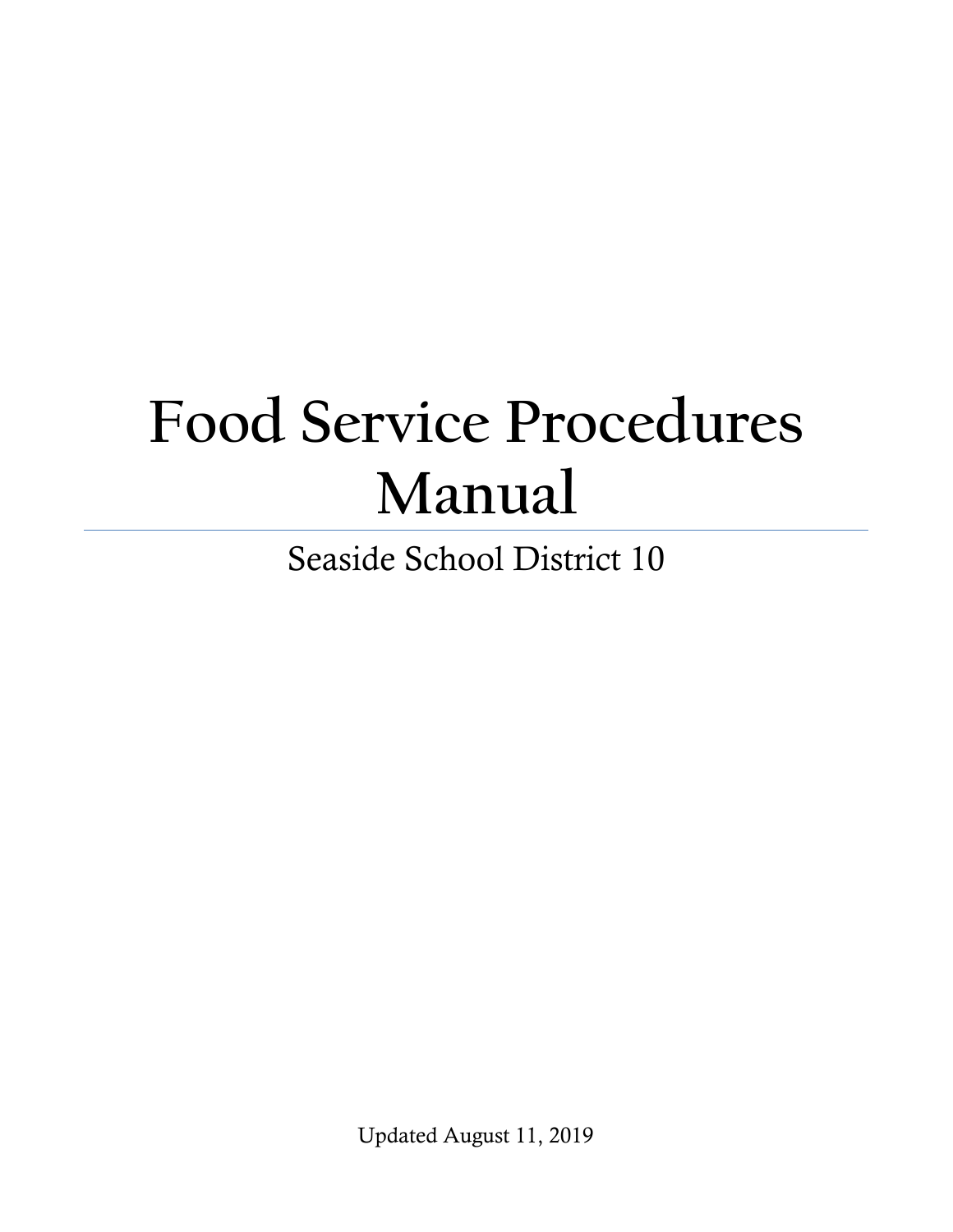### **TABLE OF CONTENTS**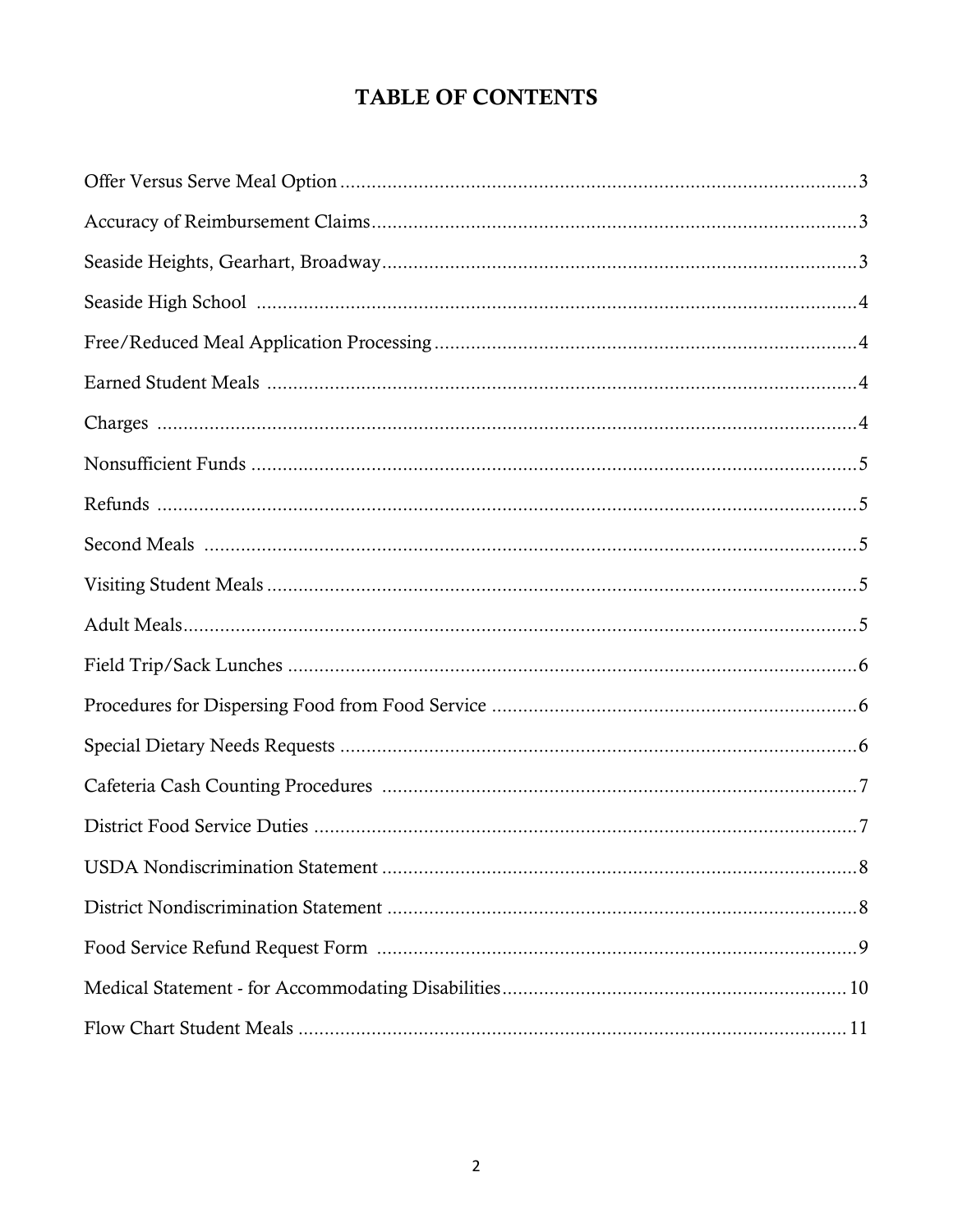#### Offer Versus Serve Meal Option

The District will use the offer versus serve option when serving National School Lunch Program (NSLP) and School Breakfast Program (SBP) to students. Offer versus serve is a serving method that allows students to choose less than all of the food items offered at breakfast and lunch. Offer versus serve is designed to reduce food costs and food waste. Meal pricing procedures are as follows:

- Reimbursable meals will be priced as a unit.
- Reimbursable meals will be served free or at a reduced price to all students who are determined by the District to be eligible for free or reduced price meals.
- Annually, the District will establish prices for reimbursable student meals.

#### Accuracy of Reimbursement Claims

Meals are counted at all locations using a computerized method (mPower MealTime). Daily counts are sent to the District Office. At the end of the month, the District Office prints reports showing meals served in each student category (paid, reduced and free) and the adult category. Please see the lunch flow chart on page 11 for additional support on categorizing meal charges.

- 1. The District will claim reimbursement only for reimbursable meals served to eligible students.
- 2. All meals claimed for reimbursement will be counted at each dining site at a point of service (POS) where it can be accurately determined that the meal meets NSLP and SBP requirements for reimbursement.
- 3. The person responsible for determining reimbursability of meals will be trained to recognize a reimbursable meal under the menu planning approach used at the school.
- 4. The District official signing the claim for reimbursement will review and analyze monthly meal counts to ensure accuracy of the claim, before submitting the claim to the Oregon Department of Education (ODE).

#### Seaside Heights, Gearhart Elementary Schools and Broadway Middle School

Money for the meal program will be collected in the school office or by the mPower MealTime Operator (MTO). A student can put any amount of money on their account for use in the breakfast and/or lunch program. Each students is assigned a unique PIN that can be used at the POS.

Elementary students are offered a choice (as stated in the Child Nutrition Programs Agreement). They must take three components for breakfast and three components for lunch to qualify as a reimbursable meal. The MTO and/or food service worker is trained and responsible for confirming sufficient meal components have been taken to qualify as a reimbursable meal. If not, the correct entries are made to charge the student for the ala carte items. The District operates under the federal Provision 2 program. Students who take a reimbursable meal are not required to enter a unique identifier. POS staff hand tally meals served and have access to mPower MealTime software to document all other transactions (i.e., adult, second meals, ala carte).

Middle School: Money for the meal program will be collected in the cafeteria by the MTO. A student can put any amount of money on their account for use in the breakfast and/or lunch program. Students enter a unique PIN into the keypad at the POS to purchase meal.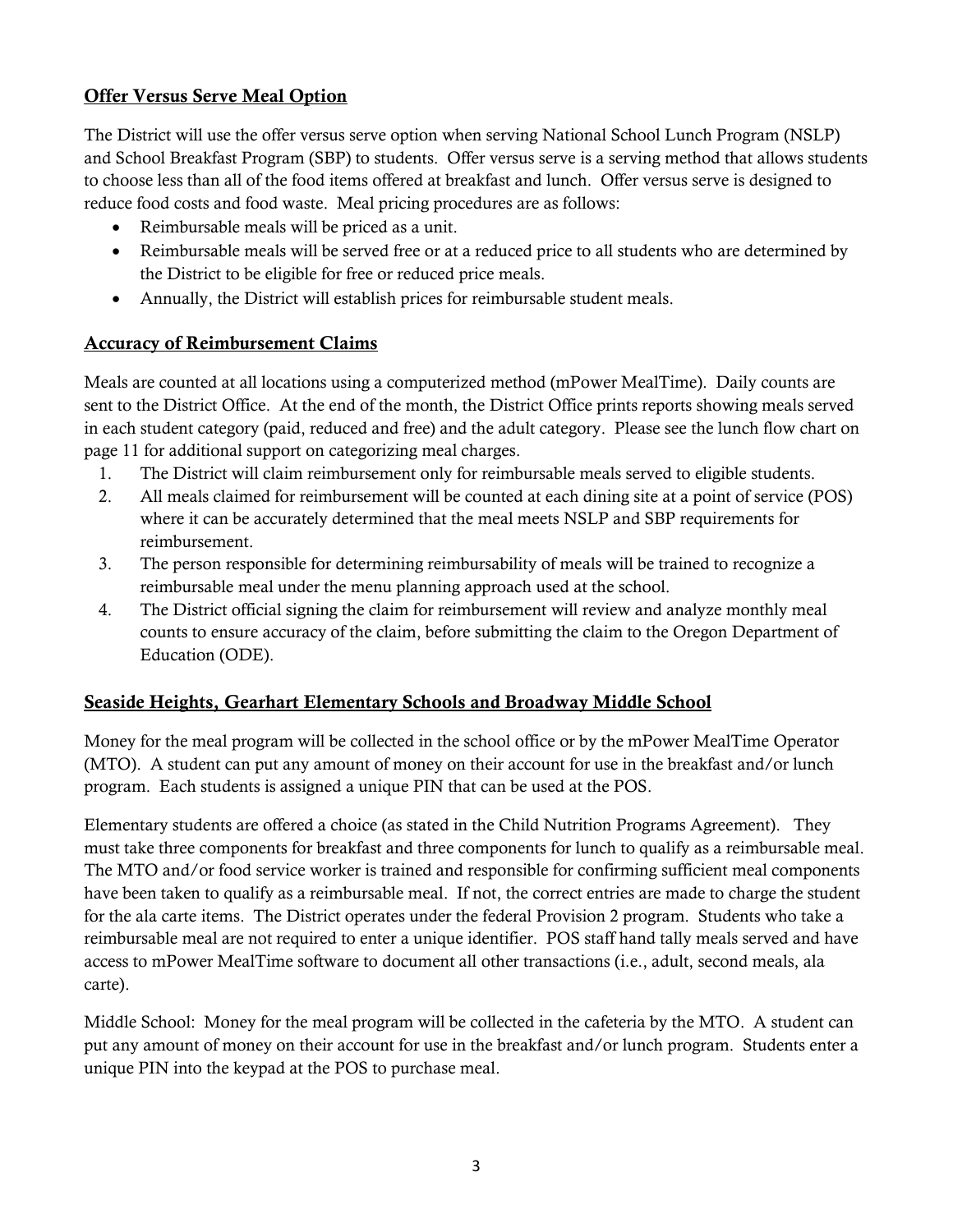At both the elementary and middle school levels, after lunch has been served, the MTO and/or secretary reconcile and prepare the daily cash report. The food service worker is responsible for sending the daily meals served count to the District Office; as well as, prepare the necessary production reports.

#### Seaside High School

Money for the meal program will be collected in the cafeteria by the MTO. A student can put any amount of money on their account for use in the breakfast and/or lunch program. Students enter a unique PIN into the keypad at the POS to purchase meal.

High school students are offered a choice (as stated in the Child Nutrition Programs Agreement). They must take three components for breakfast and three components for lunch to qualify as a reimbursable meal. The MTO is trained and responsible for confirming sufficient meal components have been taken to qualify as a reimbursable meal. If not, the correct entries are made to charge the student for the ala carte items.

After lunch has been served, the MTO and/or secretary reconcile and prepare the daily cash report. The food service worker is responsible for sending the daily meals served count to the District Office; as well as, prepare the necessary production reports.

#### Free/Reduced Price Meal Application Processing

The Approving Official(s) will attend annual training provided by ODE. Applications will be processed according to the instruction received from ODE. All applications are sent to the District Office where the Approving Official will sign, date and record the approval/denial information on each application and enter the determination on mPower MealTime.

#### Earned Student Meals

A student may earn a reimbursable meal if he/she work in the cafeteria. Duties will be assigned by a food service worker. Duties may include, but are not limited to: set-up prior to food service, assisting with condiments and salad bar, washing tables and cleaning up trash. Earned meals will be entered as such at the POS in the mPower MealTime system as a labor meal. The MTO or food service worker will determine if sufficient meal components have been taken to qualify as a reimbursable meal. *Ala carte purchases are not eligible for free labor meals.*

#### **Charges**

The District does not support charges on any account; however, because the District participates in the federal meal programs and the State of Oregon passed HB 3454, the District must provide a student who requests a meal with a reimbursable meal, regardless of whether the student owes money for pervious meals or has money to pay for a meal. At the Elementary Schools, if a student does not take a meal that falls under the reimbursable provision 2 no charge program, they will be required to have funds on account. At the Middle School and High School levels, if a student comes through the meal line and does not have adequate funds to pay for their meal, the District will allow them to voluntarily receive a reimbursable emergency meal that will be charged to the student's account. At all levels, charges for a non-reimbursable meal, ala carte items or a single serve milk will not be allowed.

The secretary, MTO, and/or office staff are responsible for monitoring student balances. Each school will individually notify parents of charges and remind parents that they will be expected to pay for the negative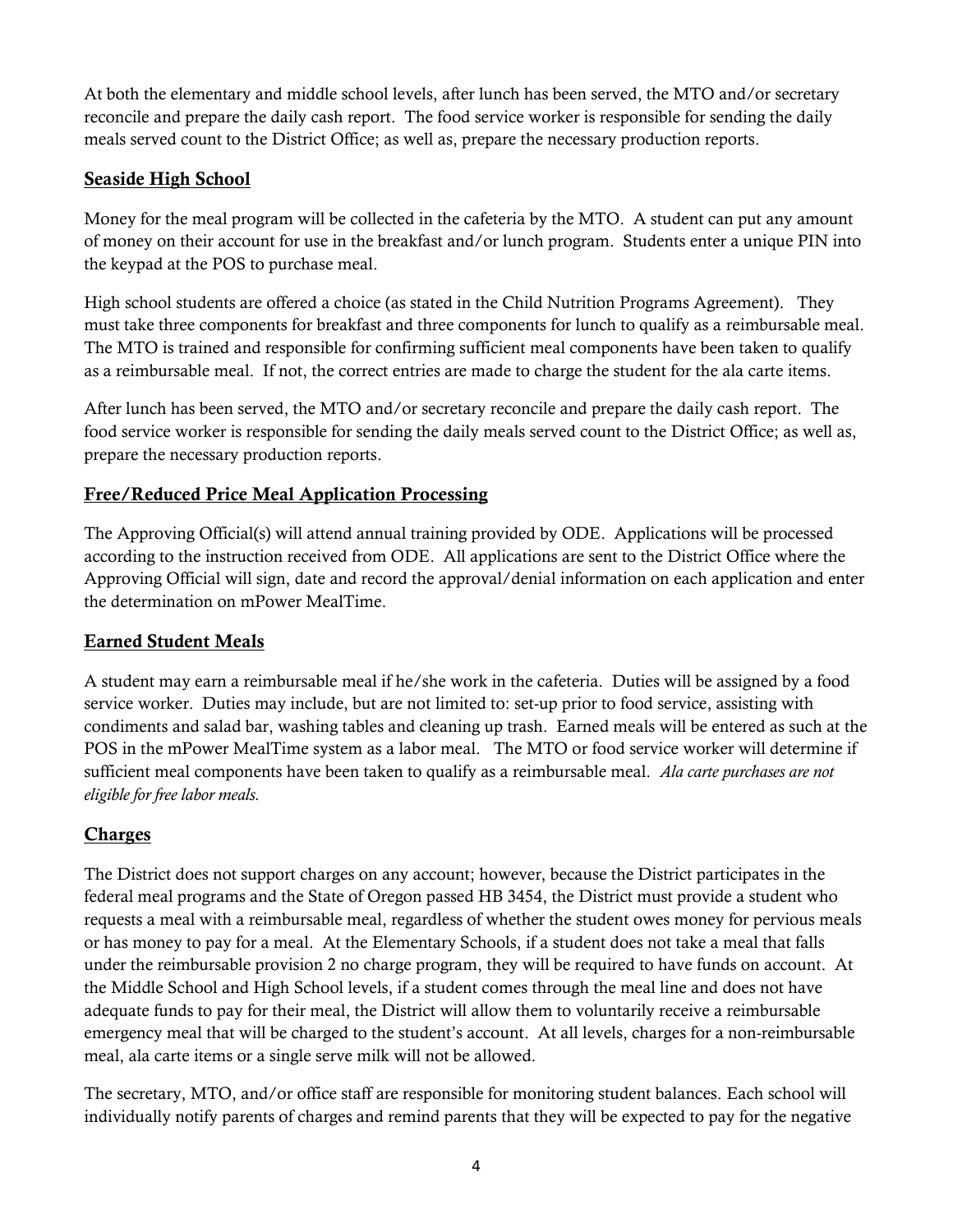balance on the student's account. District staff on the lunch line or at the point-of-service may not inform students that they owe money for either the meal they just received, or for previous meals. Also, HB 3454 requires that the School District direct our communications about any amounts students owe for their meals to the students' parents or guardians, and not the students themselves. Staff cannot tell students to remind their parents or guardians that they should pay any outstanding unpaid meal charges. If a student owes money for five or more meals, a staff shall make at least two attempts to contact the student's parents or guardians to have them fill out a Confidential Family Application for Free and Reduced Meals. Schools should also send out confidential reminders for student's negative balances.

#### Nonsufficient Funds

If a check is returned for nonsufficient funds (NSF), it will be immediately re-processed. If the check is returned a second time from the bank, a \$25 fee will be invoiced to the individual who issued the check.

#### Refunds

Refunds will only be granted within 90 days of a student leaving the District. Refund requests are made in the school office or high school cafeteria. The secretary and/or MTO will run a report from mPower MealTime verifying the student's account balance and attach it to a Refund Request Form. A completed Refund Request Form is sent to the District Office where a refund is issued to the parent or guardian. The student's account is then adjusted to a zero balance by the District Office at the time the request is made. After 90 days, if the inactive student does not request a refund on their meal account, the District will consider the money a voluntary donation.

#### Second Meals

The first meal is the *only* served meal that can be claimed for reimbursement. If a student wishes to purchase a second meal, it is entered as an ala carte purchase. An elementary student will be charged \$2.70 for a second meal. A secondary student will be charged \$3.00. Students purchasing a second breakfast will be charged \$1.70.

#### Visiting Student Meals

Visiting students should pay the same as the student price for a meal. The first meal is the *only* served meal that can be claimed for reimbursement. If a student wishes to purchase a second meal, it is entered as an ala carte purchase. An elementary student will be charged \$2.70 for a second meal. A secondary student will be charged \$3.00. Students purchasing a second breakfast will be charged \$1.70.

#### Adult Meals

All adults and non-student visitors should pay the adult price (\$4.00). If an adult wants to purchase the main entrée without salad bar, this would be considered adult ala carte and would be the price of a regular student lunch (elementary \$2.70; middle school/high school \$3.00). *There is no reduction in price for salad bar without a main entree.* If an adult wishes to purchase a second meal, it is entered as an ala carte purchase. Adults will be charged \$4.00 for a second meal. Adults purchasing a second breakfast will be charged \$2.55.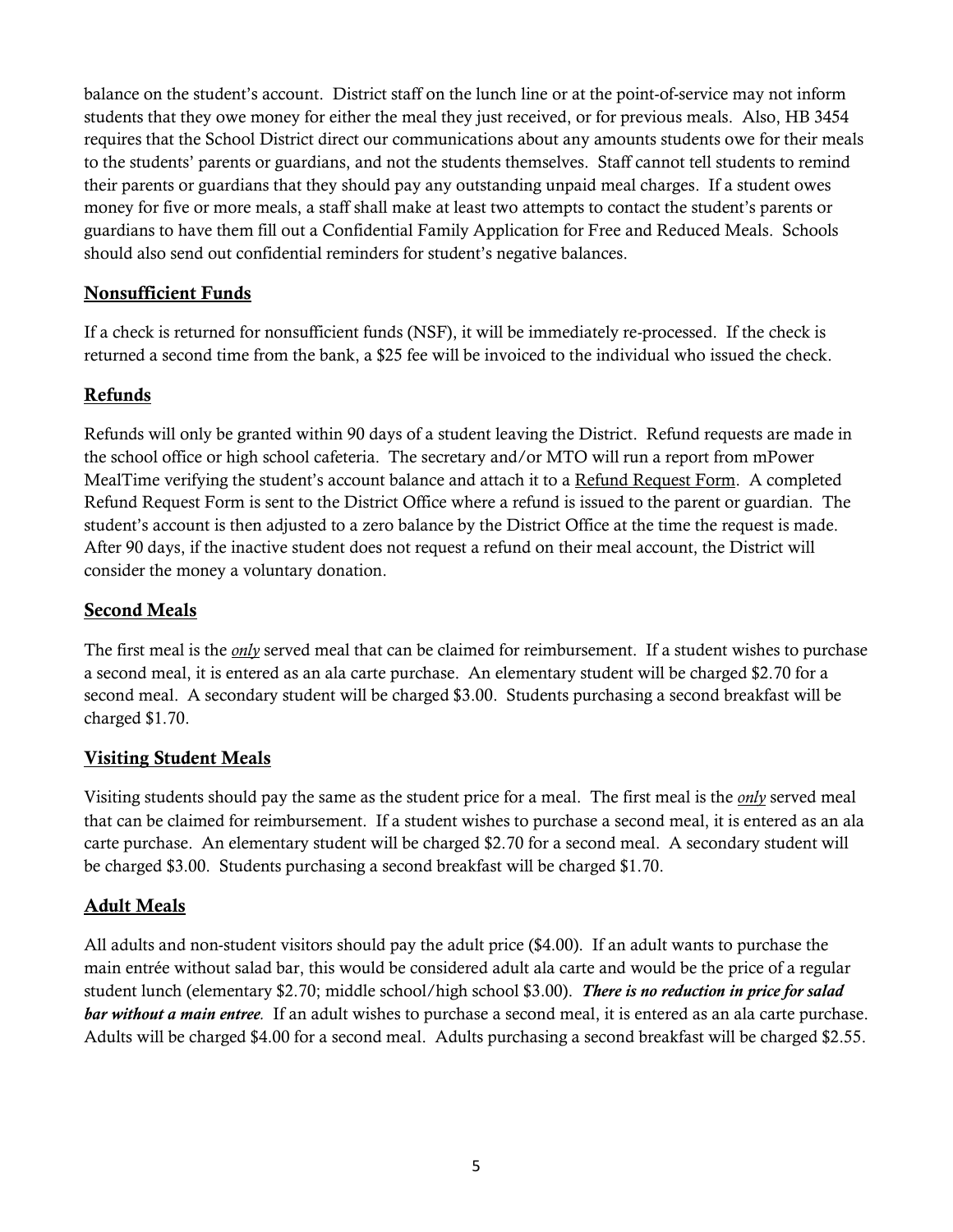#### Field Trip/Sack Lunches

The teacher will provide the school secretary and/or MTO a roster of the students who will need a sack lunch. Requests should be made five school days prior to the field trip. Lunches must be secured and checked off the roster to show the meal was given to the correct student at the POS. The secretary and/or MTO will enter the meals into mPower MealTime. Menu production records must be maintained to show that the meal reimbursement requirements have been met for sack lunches.

#### Procedures for Dispersing Food from Food Service

- Administrative, Certified, Classified and Confidential Staff must purchase all food and drinks they consume, including leftovers.
- A billing process with Chartwells will be established for basic party supplies such as cups, plates, silverware, and napkins. Many times, Food Service provides supplies for class parties because staff and students forget to bring needed items.
- Food Service employees are expected to eat the food that is prepared for the students to ensure that the quality of the food is appropriate for the students. These meals are counted as adult earned meals. No pre-packaged foods, excluding milk, should be eaten unless it is a new product that is being sampled, the quality of a pre-packaged item is in question, or the pre-packaged item compliments the meal (i.e., crackers with soup).
- For catering events, the Food Service Head Cook, in conjunction with the food purchaser for the event, will determine how excess, unusable food will be disposed of after the event (unusable food would be any food that cannot be saved and used for another activity, i.e., salad dressing that has been uncovered, leftover juice, leftover entrees, etc.). If no prior arrangements for unused catering food items have been made, the Food Service Head Cook will make the decision for disposal.

#### Special Dietary Needs Requests

Federal regulations require Child Nutrition Programs Sponsors and Providers to make reasonable modifications to the standard meal requirements to accommodate participants with disabilities. Oregon's authorized State licensed health care professionals are: Medical Doctor (MD), Doctor of Osteopathy (DO), Doctor of Naturopathy (ND), Physician's Assistant (PA), Certified Nurse Practitioner or clinical nurse specialist, Doctor of Dental Medicine (DMD), Doctor of Dental Surgery (DDS) and Doctor of Optometry (OD).

Parents are required to use the Medical Statement - For Accommodating Disabilities form to request special dietary needs. The written statement shall identify: 1. The participant's major life activity or major bodily function affected by the participant's physical or mental impairment that restricts the diet. 2. An explanation of what needs to be done to accommodate the disability. 3. In the case of dietary accommodation, the food or foods to be omitted from the participant's diet; or other dietary accommodations to be made; and 4. The food or choice of foods to be substituted when foods are omitted from the diet. The following information should be included on the written statement, if required by the disability: 1. Caloric modifications 2. Meal pattern or frequency modifications 3. The substitution of a liquid nutritive formula Description of required textural modifications is recommended, but not required.

Food Allergies: A food allergy is generally considered a disability. Under the definition of disability in the ADA, a food allergy does not need to be life threatening or cause anaphylaxis in order to be considered a disability. A non-life-threatening allergy may be considered a disability and require a meal modification, if it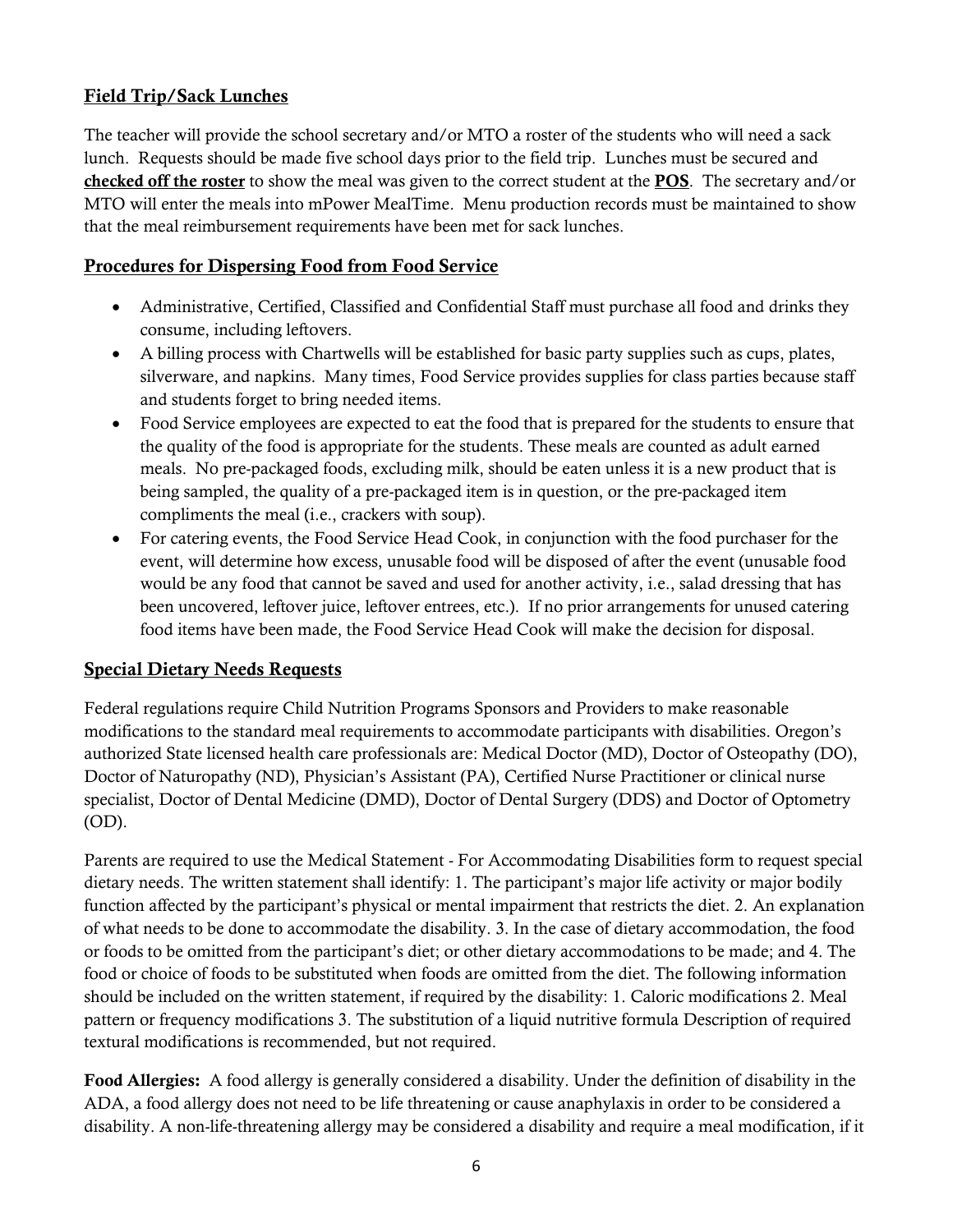impacts a major bodily function or other major life activity (such as digestion, respiration, immune response, skin rash, etc.). A food intolerance may be considered a disability if it substantially limits a major life activity. In any case, a request for meal accommodations from a State licensed health care professional (see list) must be followed.

USDA Meal Reimbursement: Reimbursement for meals served to participants with disabilities or participants with other special dietary needs are paid at the standard meal reimbursement rates. While any additional costs for substituted foods are considered allowable program costs, no additional Child Nutrition Programs reimbursement is available. Sources of supplemental funding may include special education funds in schools (if the substituted food is specified in the participant's individualized education program), the sponsor's general account, or the sponsor's nonprofit foodservice account.

Student Meal Charges: There can be no additional charges to participants with or without disabilities for meal substitutions.

Cooperation: To ensure that reasonable accommodations are made for participants with disabilities or other special dietary needs, the School District, including the School Nurse, and providers will work closely with the parent(s)/guardian(s) or adult participants and with all other personnel responsible for the health and well-being of the student.

#### Cafeteria Cash Counting Procedures

- 1. Count starting cash BEFORE meal service. Each school's secretary and/or MTO is responsible for their cash box.
- 2. At the end of lunch, count and replace the starting cash.
- 3. Count the cash received for the day.
- 4. Run Bank Deposit Worksheet on mPower MealTime.
- 5. If the cash is over or short, recount the starting cash and recount the cash for deposit. Recalculate the deposit for accuracy. The Bank Deposit Worksheet and cash is sent to the District Office for verification and deposit. These reports will be kept on file according to records retention guidelines for the State of Oregon.

#### District Food Service Duties

- 1. The District Office will reconcile and deposit all food service cash receipts.
- 2. The District Office will complete and submit the annual NSLP renewal application.
- 3. The District Office will process and maintain free/reduced applications.
- 4. The District Office will complete the annual verification process per instructions from the ODE Child Nutrition Services.
- 5. The District Office will compile and submit the monthly Claims for Reimbursement per instructions from ODE.
- 6. The Head Cook/Food Service Contractor will order commodities for all locations as per cafeteria requests and monitor inventory of commodities.
- 7. The District Office will complete annual on-site reviews by February  $1<sup>st</sup>$ .
- 8. The Head Cook will monitor health department reports. The health department should inspect each site at least twice per year. Reports will be posted in the kitchen and filed at the District Office.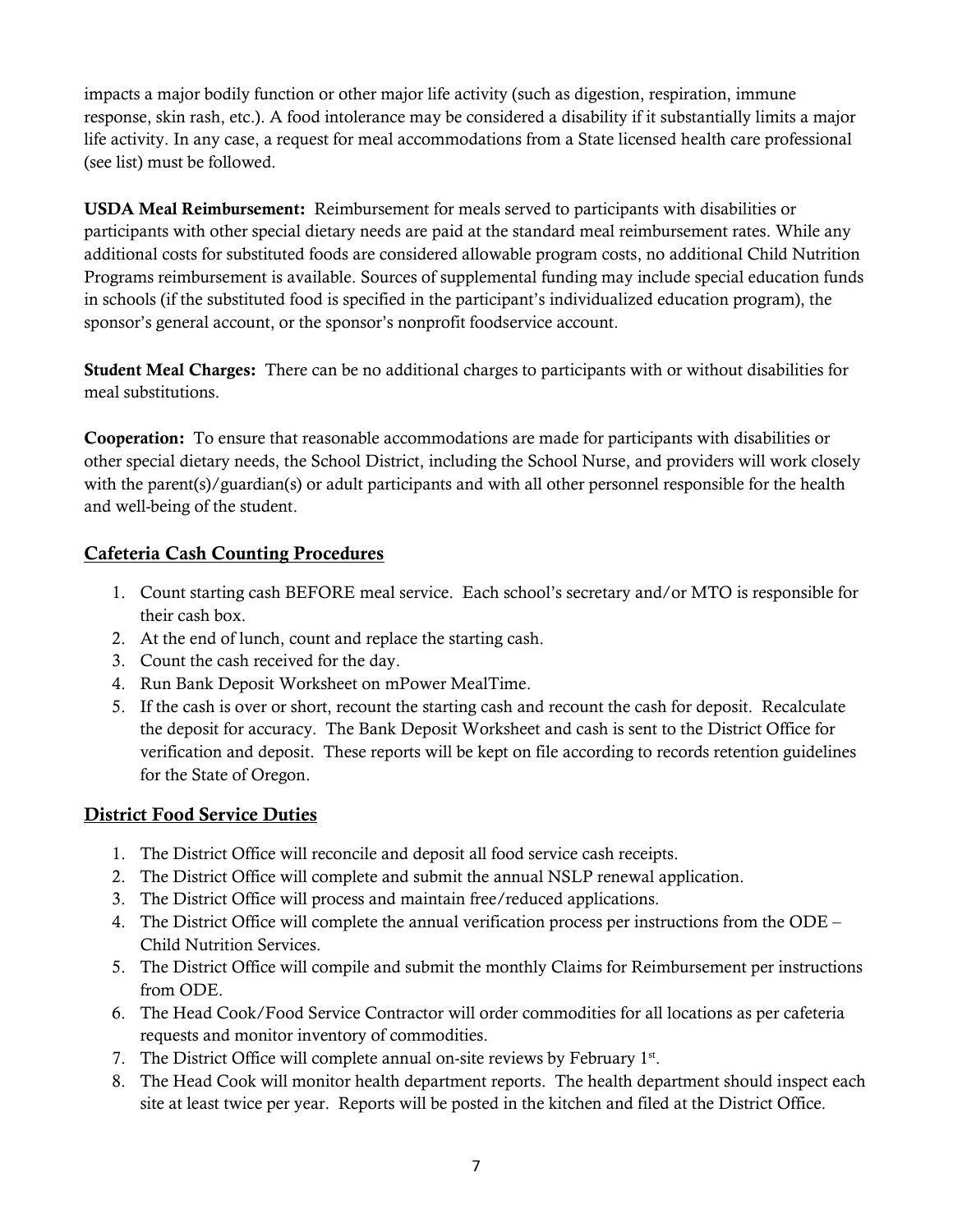#### USDA Nondiscrimination Statement

All publications that mention USDA Child Nutrition Programs must include the following revised nondiscrimination statement: In accordance with Federal civil rights law and U.S. Department of Agriculture (USDA) civil rights regulations and policies, the USDA, its Agencies, offices, and employees, and institutions participating in or administering USDA programs are prohibited from discriminating based on race, color, national origin, sex, disability, age, or reprisal or retaliation for prior civil rights activity in any program or activity conducted or funded by USDA. Persons with disabilities who require alternative means of communication for program information (e.g. Braille, large print, audiotape, American Sign Language, etc.), should contact the Agency (State or local) where they applied for benefits. Individuals who are deaf, hard of hearing or have speech disabilities may contact USDA through the Federal Relay Service at (800) 877-8339. Additionally, program information may be made available in languages other than English. To file a program complaint of discrimination, complete the [USDA Program Discrimination](http://www.ocio.usda.gov/sites/default/files/docs/2012/Complain_combined_6_8_12.pdf)  [Complaint Form,](http://www.ocio.usda.gov/sites/default/files/docs/2012/Complain_combined_6_8_12.pdf) (AD-3027) found online at: [http://www.ascr.usda.gov/complaint\\_filing\\_cust.html,](http://www.ascr.usda.gov/complaint_filing_cust.html) and at any USDA office, or write a letter addressed to USDA and provide in the letter all of the information requested in the form. To request a copy of the complaint form, call (866) 632-9992. Submit your completed form or letter to USDA by: (1) mail: U.S. Department of Agriculture, Office of the Assistant Secretary for Civil Rights, 1400 Independence Avenue, SW Washington, D.C. 20250-9410; (2) fax: (202) 690-7442; or (3) email: [program.intake@usda.gov.](mailto:program.intake@usda.gov) This institution is an equal opportunity provider.

#### District Nondiscrimination Statement

The District prohibits discrimination and harassment on any basis protected by law, including but not limited to, an individual's, or persons with who the individual associates, perceived or actual race, color, religion, sex, sexual orientation, national or ethnic origin, marital status, age, mental or physical disability, pregnancy, familial status, economic status, or veterans' status. The District prohibits discrimination and harassment in, but not limited to, employment, assignment and promotion of personnel; educational opportunities and services offered students; student assignment to schools and classes; student discipline; location and use of facilities; educational offerings and materials; and accommodating the public at public meetings.

Title IX (Equitable Access) & American Disabilities Act Contact: Justine Hill, Business Manager, (503)738- 5591.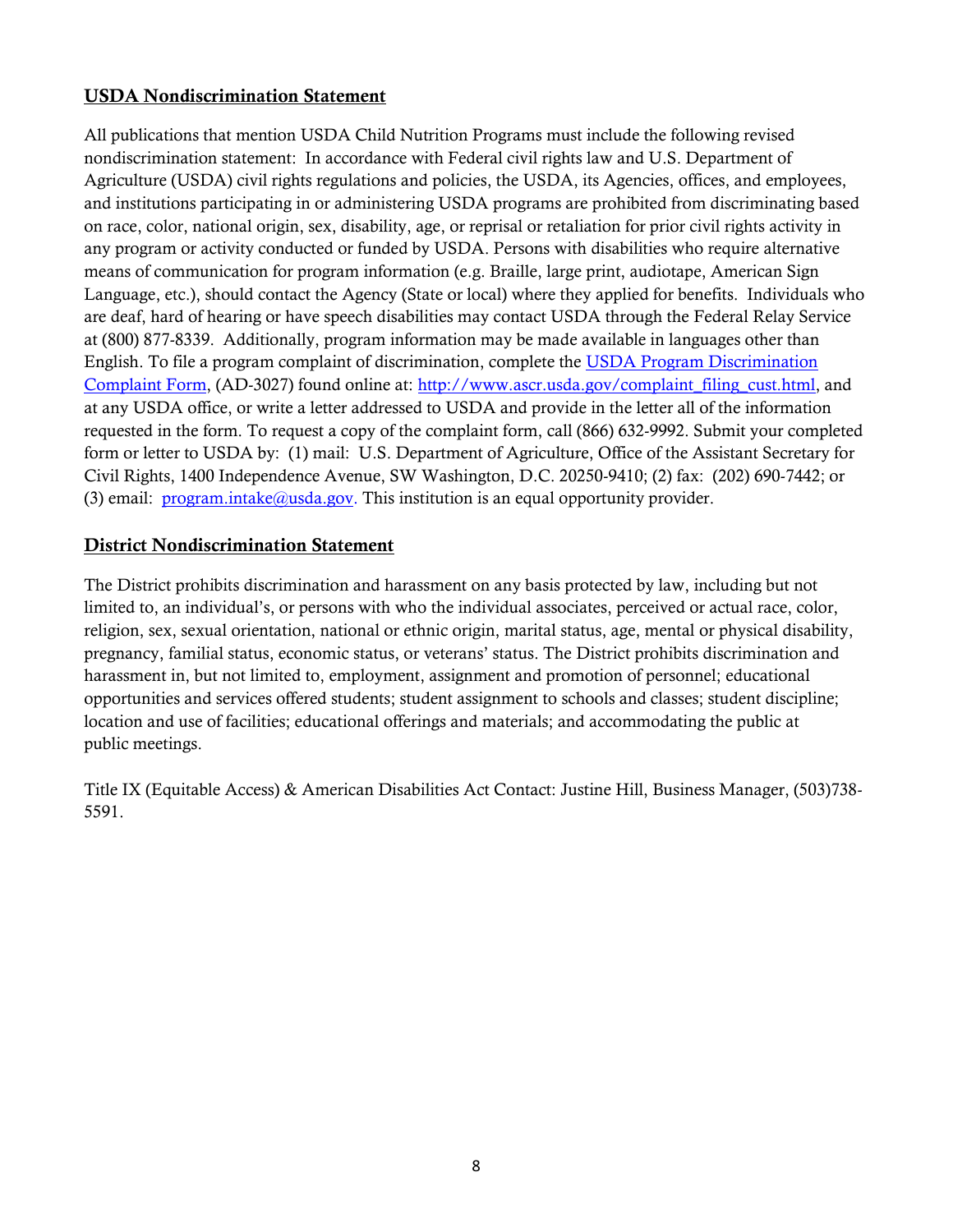#### **Seaside School District 10**

#### **Food Service Refund Request**

| <u> 1989 - Johann Harry Harry Harry Harry Harry Harry Harry Harry Harry Harry Harry Harry Harry Harry Harry Harry</u> |                                 |  |  |
|-----------------------------------------------------------------------------------------------------------------------|---------------------------------|--|--|
|                                                                                                                       |                                 |  |  |
| <u> 2000 - Andrea Andrewski, američki politik († 18. února 18. února 18. února 18. února 18. února 18. února 18.</u>  |                                 |  |  |
| Signature of Secretary and/or mPower MealTime Operator                                                                |                                 |  |  |
|                                                                                                                       | <b>District Office Use Only</b> |  |  |
|                                                                                                                       |                                 |  |  |
|                                                                                                                       |                                 |  |  |
|                                                                                                                       |                                 |  |  |
|                                                                                                                       |                                 |  |  |

Signature of Business Manager or Designee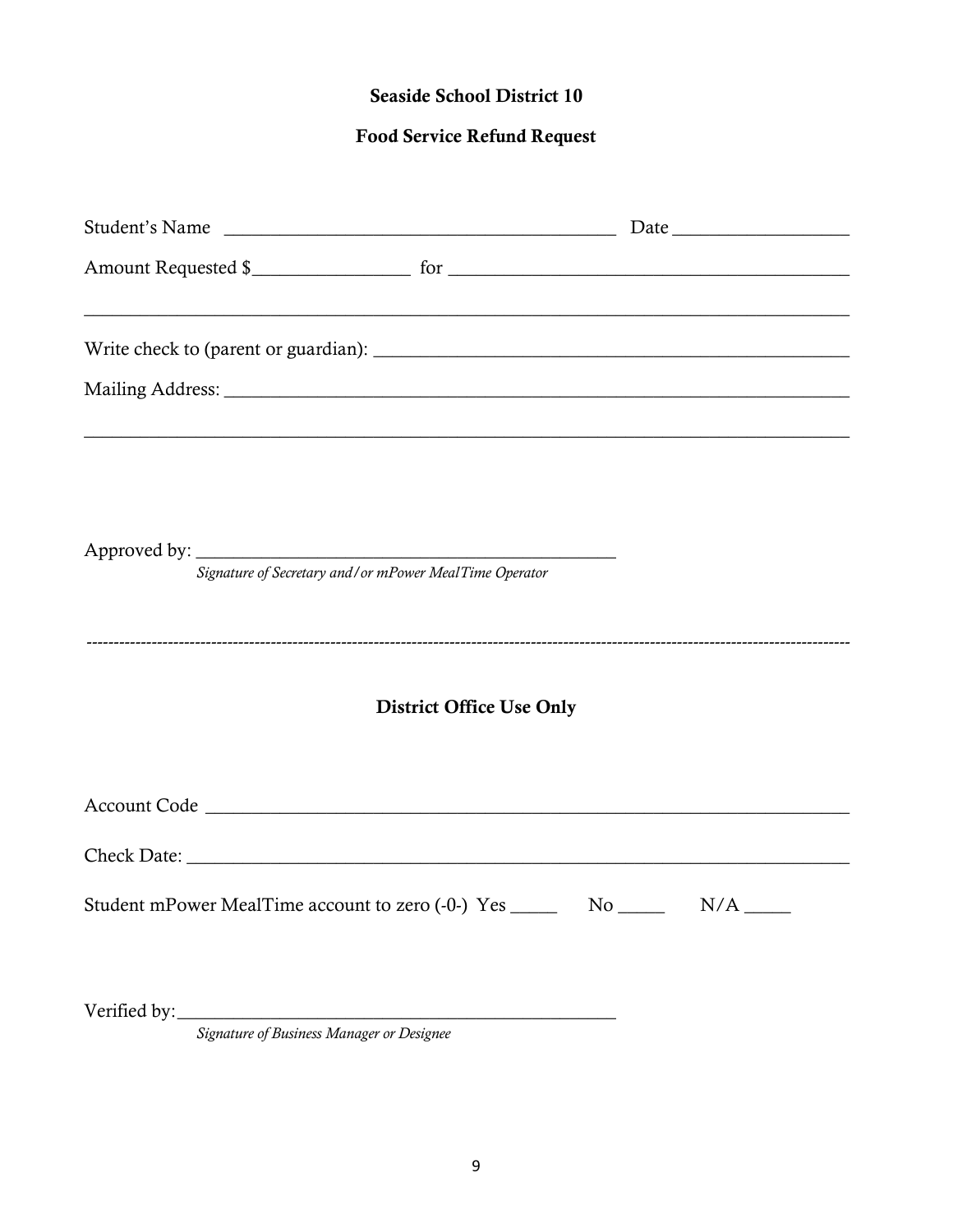#### Medical Statement – for Accommodating Disabilities

Submit this form to: Justine Hill, 1801 S Franklin Street, Seaside, Oregon 97138

School Student Attends: □ Gearhart □ Seaside Heights □ Broadway Middle □ Seaside High

## Part I To be completed by Parent/Guardian or Sponsor Name of Student  $\blacksquare$ Parent/Guardian Name\_\_\_\_\_\_\_\_\_\_\_\_\_\_\_\_\_\_\_\_\_\_\_\_\_\_\_\_\_\_\_\_\_\_\_\_\_\_\_\_\_\_\_\_\_\_\_\_\_\_\_Phone #\_\_\_\_\_\_\_\_\_\_\_\_\_\_\_\_\_\_\_\_\_\_\_\_\_\_\_\_ Part II To be completed *only* by a State licensed health care professional who is authorized to write medical prescriptions under State law.\* Answer questions 1-3.

| $\mu$ or $\mu$ or $\mu$ or $\mu$ . This well questions $1 - 5$ .                                                                                    |      |
|-----------------------------------------------------------------------------------------------------------------------------------------------------|------|
| 1. Describe the major life activity or major bodily function affected by the participant's physical or mental impairment that<br>restricts the diet |      |
| 2. Meal Accommodation Plan (Foods to omit or avoid)                                                                                                 |      |
| 3. Foods to be substituted and recommended alternatives (include modifications and accommodation)                                                   |      |
| Signature of Licensed Health Care Professional*<br><u>Example 2001</u>                                                                              |      |
| Print name of Licensed Health Care Professional__________________________________                                                                   |      |
| Sponsor's use: Accommodation made:                                                                                                                  |      |
| Signature of Authorizing Staff                                                                                                                      | Date |

\*Medical Doctors of Medicine (MD); Doctors of Osteopathy (DO); Doctors of Naturopathy (ND); Physician's Assistant (PA); Certified nurse practitioner or clinical nurse specialist; Doctor of Dental Medicine (DMD); Doctor of Dental Surgery (DDS); Doctor of Optometry (OD)

Signature of District School Nurse and the set of District School Nurse and the set of District School Nurse and the set of District School Nurse and the set of District School Nurse and the set of District School Nurse an

This institution is an equal opportunity provider.

*Title IX (Equitable Access) & American Disabilities Act Contact: Justine Hill, Business Manager, (503)738-5591.*